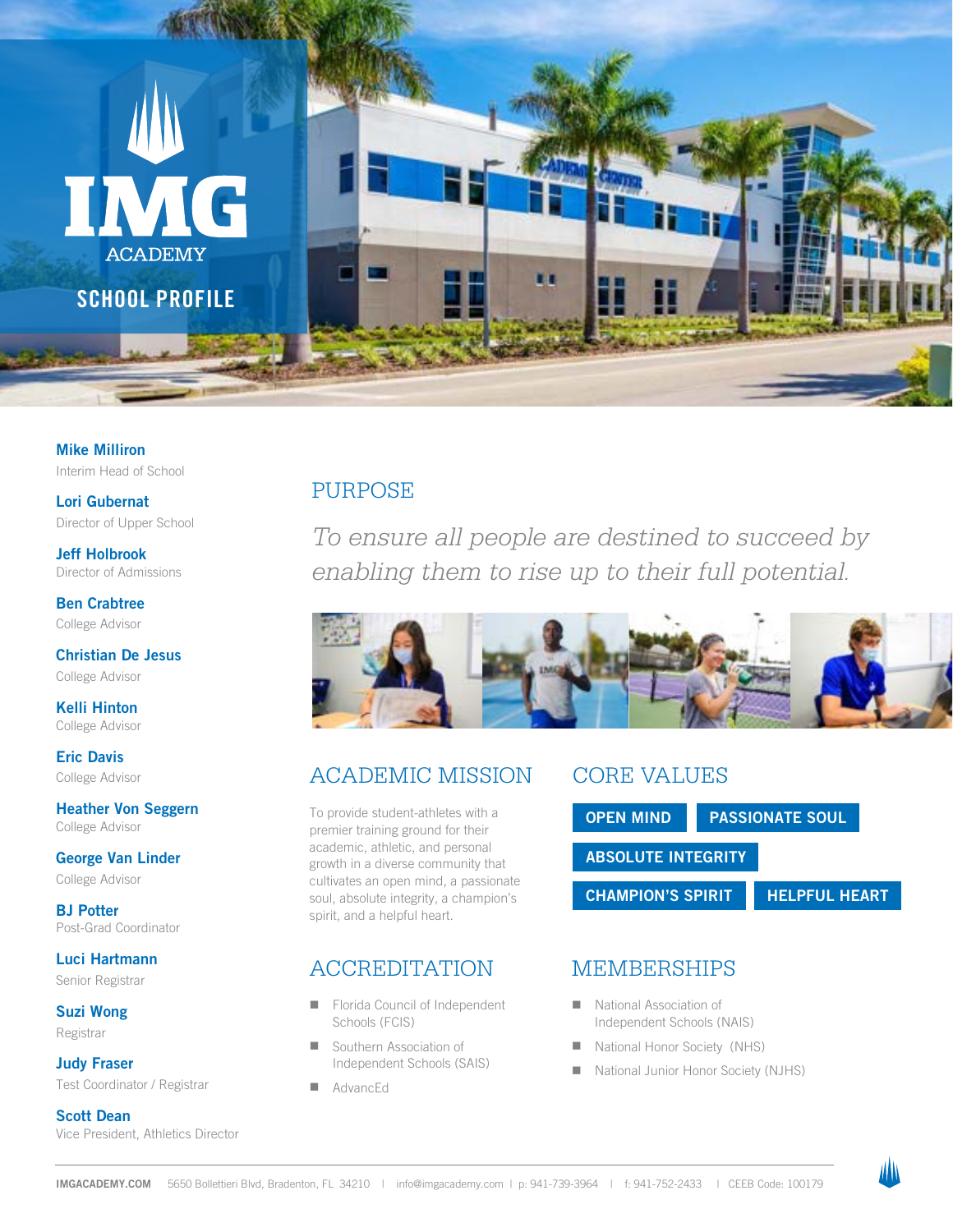# **IMG ACADEMY**

*IMG Academy provides an unrivaled environment for individuals to excel as students, athletes, and leaders. We have placed hundreds of student-athletes at the nation's best athletic and academic universities every year since 2000.*

Located on the central west coast of Florida, IMG Academy attracts both local and international students, with a significant portion of the school's population coming from abroad and representing over 60 countries.

While offering both a non-boarding and boarding experience, on-campus residence halls allow student-athletes to find a home in close proximity to the Academic Center and world class training facilities for their respective sports. Unparalleled athletic program offerings meet prestigious academics in a dynamic and diverse environment that allows student-athletes to reach their full potential.



### PHILOSOPHY

The IMG Academy faculty and staff seek to meet the unique needs of the diverse student-athlete population we serve through an eclectic approach to learning, including by providing a 12:1 student to teacher ratio.

Emanating from a desire to actively challenge and engage, we strive to identify and develop each learner's inherent ability and capacity for intellectual growth. Passion drives our efforts to provide a quality learning environment for our student-athletes and the encouragement they need to succeed.

We are committed to serving the whole learner and are devoted to creating a sense of belonging that transcends learning differences and builds an abiding esprit de corps. As Ascenders, we believe in always reaching, forever striving and never being satisfied with the status quo.

### 2021-2022 DEMOGRAPHICS

 $\Box$  60+ countries represented

DOMESTIC 78% INTERNATIONAL 22%



### CLASS SCHEDULE

|                                      | <b>MON-THURS</b>        | <b>FRIDAY</b>          |  |
|--------------------------------------|-------------------------|------------------------|--|
| PERIOD <sub>1</sub>                  | $7:40$ AM $-9:00$ AM    | $7:40$ AM $-$ 8:55 AM  |  |
| PERIOD <sub>2</sub>                  | $9:10$ AM $-10:30$ AM   | $9:05$ AM $-10:20$ AM  |  |
| <b>OFFICE HOURS/</b><br>ADVISORY*    | $10:30$ AM $- 10:50$ AM |                        |  |
| PERIOD <sub>3</sub>                  | $10:50$ AM $-12:15$ PM  | $10:30$ AM $-11:50$ AM |  |
| LUNCH                                |                         |                        |  |
| PERIOD <sub>4</sub>                  | $1:20$ PM $- 2:40$ PM   | $1:20$ PM $- 2:35$ PM  |  |
| <b>OFFICE HOURS/</b><br>ADVISORY*    | $2:40$ PM $- 3:00$ PM   |                        |  |
| PERIOD <sub>5</sub>                  | $3:00$ PM - 4:20 PM     | $2:45$ PM - $4:00$ PM  |  |
| PERIOD <sub>6</sub>                  | 4:30 PM - 5:50 PM       | $4:10$ PM $-5:25$ PM   |  |
| <b>EVENING STUDY</b><br><b>HOURS</b> | $6:30$ PM $- 8:00$ PM   |                        |  |

AM school runs Periods 1-3, PM school runs Periods 4-6.

### GRADUATION REQUIREMENTS

To qualify for a College Preparatory Diploma, a student must earn 22 credits. A minimum of 20 of the 22 credits must be considered academic credits. The academic program required for graduation consists of the following:

|                | <b>English</b> 4 credits    | World Language                | 2 credits |
|----------------|-----------------------------|-------------------------------|-----------|
| <b>History</b> | 3 credits *                 | <b>Visual/Performing Arts</b> | 1 credit  |
| Math           | 4 credits                   | <b>Academic Electives</b>     | 3 credits |
|                | <b>Science</b> 3 credits ** | <b>Sport Electives</b>        | 2 credits |

\*Must include 1 credit of American History \*\* Must include Biology and Chemistry credits

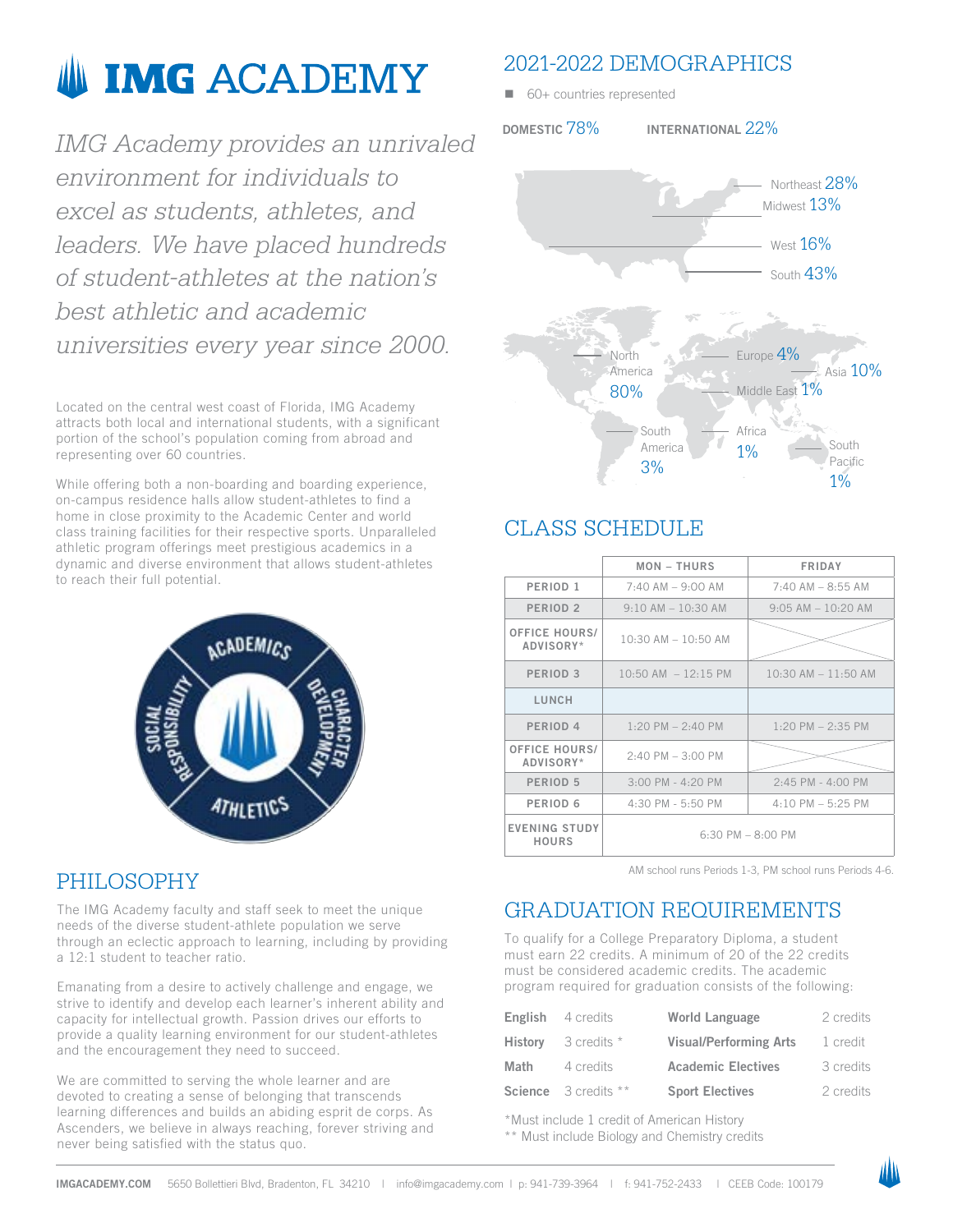### GPA AND ACADEMIC HONORS

Cumulative grade point averages earned at IMG Academy and previous schools are reported to colleges. IMG Academy uses a plus/minus scale to compute grade point averages. A student's GPA is calculated by multiplying the semester grades by the weight of the course. Courses are designated as college preparatory, Honors, and Advanced Placement (AP).

*The weighted GPA is calculated as follows: +1.0 for AP and +0.5 for Honors. Students earn Honors designation with a semester GPA of 3.5 or higher. Students earn High Honors with a GPA of 4.0 or higher.* 

*IMG Academy does not compute class rank.* 

### ADVANCED PLACEMENT TESTS

In May 2021, IMG Academy students took 442 exams. 78.2% of the scores were a 3 or higher.

| <b>AP Exam Score</b> |     |     | 5   |
|----------------------|-----|-----|-----|
| Total                | 146 | 126 | 73  |
| Percentage           | 33% | 28% | 16% |

### 2021 IMG ACADEMY AP SCHOLARS

- 34 AP Scholars *(3+ AP Exams scores 3 or higher)*
- <sup>n</sup> 13 AP Scholars with Honor *(4+ AP Exams with scores 3 or higher – score average 3.25 on all exams)*
- 27 AP Scholars with Distinction (5+ AP Exams with *scores 3 or higher – score average 3.50 on all exams)*
- $1$  International Scholar

### SAT & ACT SCORES

| <b>SAT Reasoning Scores*</b>          | <b>Top 25%</b>  |
|---------------------------------------|-----------------|
| <b>Evidence Reading &amp; Writing</b> | 590 - 800       |
| Math                                  | $600 - 800$     |
|                                       | *2020-2021 data |

#### SAT Subject Scores *(Average Score)* \*\*

| Biology - E          | 680  | Math Level 1         | 634                                          |
|----------------------|------|----------------------|----------------------------------------------|
| Biology - M          | 627  | Math Level 2         | 622                                          |
| Chemistry            | 603  | Spanish              | 745                                          |
| Chinese w/ Listening | 800* | Spanish w/ Listening | $800*$                                       |
| French w/ Listening  | 610  | <b>US History</b>    | $800*$                                       |
| Literature           | 590  |                      | * Single test sitting<br>$*$ *2018-2019 data |

| <b>ACT Scores</b> |      | Average Score National Average* |
|-------------------|------|---------------------------------|
| IMG Class of 2021 |      |                                 |
| Composite         | 21.7 | 20.9                            |
| English           | 21.1 | 20.1                            |
| Math              | 21.5 | 20.3                            |
| Reading           | 22   | 21.2                            |
| Science           | 21.9 | 20.6                            |
|                   |      | *2020-2021 data                 |

### 2021-2022 HIGH SCHOOL COURSE OFFERINGS

#### English

- \*American Literature
- Contemporary Literature
- $\blacksquare$  \*English Survey
- Honors British Literature
- $\blacksquare$  Creative Writing
- Sports Literature/
- English Language Learner (Advanced ESL Classes)

Public Speaking

■ Academic Reading  $3,4$  ■ English Composition  $3,4$ 

#### **Mathematics**

- \*Algebra I
- \*Algebra II
- Algebra III/Trig
- Honors Calculus
- \*Geometry
- Math for College Readiness

### World Language

**n** Spanish I, II, \*III, \*IV, AP French I, II, \*III, \*IV

#### **Science**

- \*Biology
- $\blacksquare$  \*Chemistry
- **E** Environmental Science
- n Forensic Science
- **Honors Anatomy & Physiology**
- Marine Science
- $\blacksquare$  \*Physics

#### Fine Art

■ Art in Technology → ■ AP 2D Design

#### Social Science

- **American Government**
- \*American History
- $\blacksquare$  Economics
- **n** Honors Psychology
- **n** Law in Society
- Politics & International Relations

#### Additional Courses

- $\blacksquare$  AP Seminar
- Media Broadcasting

### GRADING SCALE

|  |  | A+ 98-100 B+ 87-89 C+ 77-79 D+ 67-69                            |  |
|--|--|-----------------------------------------------------------------|--|
|  |  | <b>A</b> 93-97 <b>B</b> 83-86 <b>C</b> 73-76 <b>D</b> 63-66     |  |
|  |  | <b>A-</b> 90-92 <b>B-</b> 80-82 <b>C-</b> 70-72 <b>D-</b> 60-62 |  |

F 0 - 59

■ \*World Literature **n** AP English Language and Composition  $\blacksquare$  AP English Literature and Composition **Honors Advanced** Composition

\* Dedicated honors sections available

- $"$  \*Pre-Calculus
- **n** Statistics
- $A$ P Calculus
- $A$ P Statistics
- **n** AP Computer Science
- 
- $\blacksquare$  High School Robotics
- Advanced Robotics 2
- AP Biology
- $A$ P Chemistry
- AP Environmental Science
- $\blacksquare$  AP Physics
- 
- \*World Geography
- \*World History
- **AP World History**
- **n** AP American History
- **N** AP European History
- AP Micro/Macro Economics
- **AP Human Geography**
- 3D Design